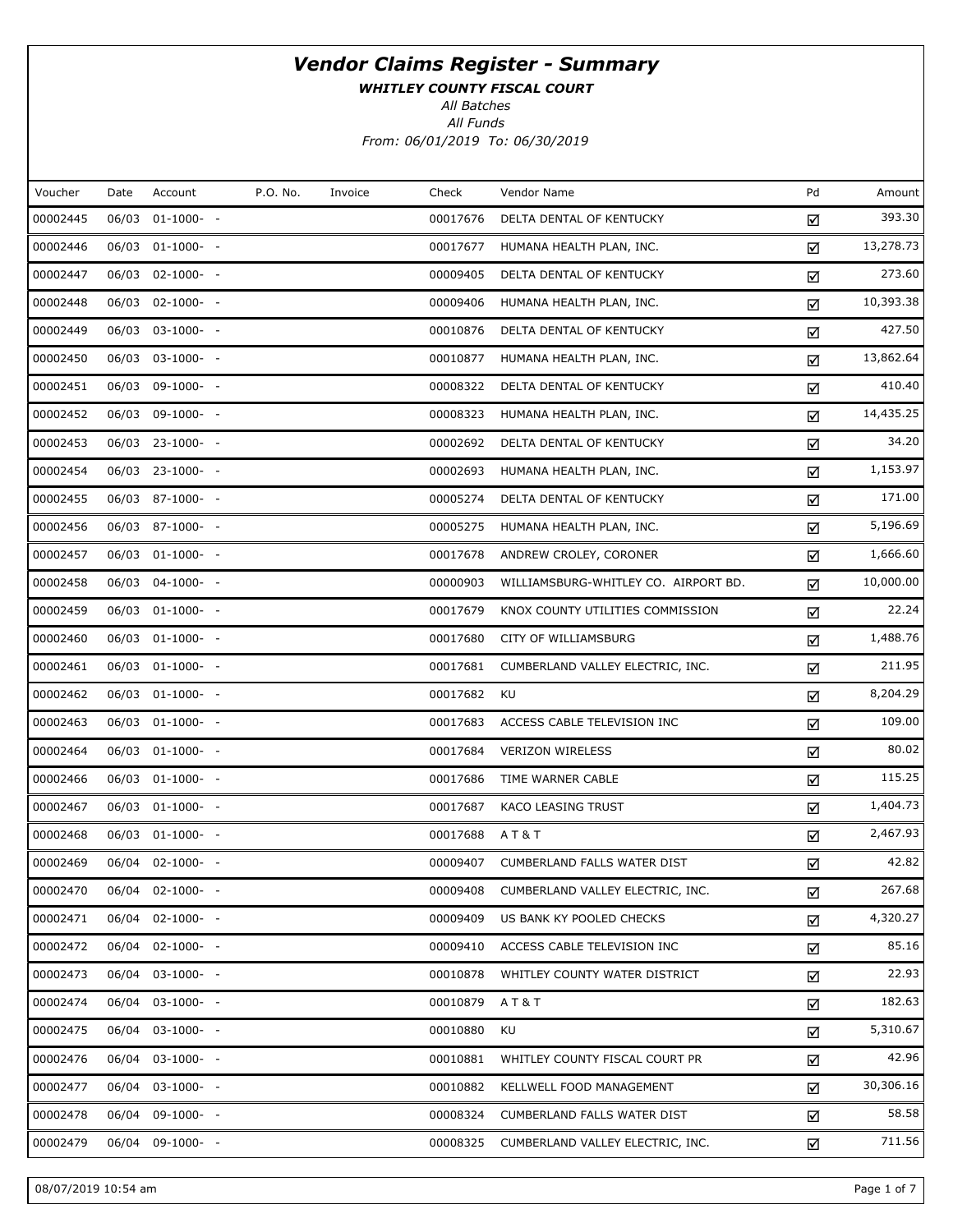WHITLEY COUNTY FISCAL COURT

All Batches

All Funds From: 06/01/2019 To: 06/30/2019

| Voucher  | Date | Account              | P.O. No. | Invoice | Check         | Vendor Name                          | Pd | Amount    |
|----------|------|----------------------|----------|---------|---------------|--------------------------------------|----|-----------|
| 00002480 |      | 06/04 09-1000- -     |          |         | 00008326      | CITY UTILITIES COMMISSION            | ☑  | 224.16    |
| 00002481 |      | 06/04 09-1000- -     |          |         | 00008327      | US BANK KY POOLED CHECKS             | ☑  | 1,662.89  |
| 00002482 |      | 06/04 09-1000- -     |          |         | 00008328      | <b>KACO LEASING TRUST</b>            | ☑  | 1,201.05  |
| 00002483 |      | 06/04 09-1000- -     |          |         | 00008330      | ACCESS CABLE TELEVISION INC          | ☑  | 206.90    |
| 00002484 |      | 06/04 09-1000- -     |          |         | 00008329      | <b>VERIZON WIRELESS</b>              | ☑  | 320.08    |
| 00002485 |      | 06/04 87-1000- -     |          |         | 00005276      | ACCESS CABLE TELEVISION INC          | ☑  | 203.90    |
| 00002486 |      | 06/04 87-1000- -     |          |         | 00005277      | KU                                   | ☑  | 103.09    |
| 00002487 |      | 06/04 87-1000- -     |          |         | 00005278      | <b>AT&amp;T</b>                      | ☑  | 3,860.31  |
| 00002488 |      | 06/10 01-1000- -     |          |         | 00017689      | DELTA NATURAL GAS CO., INC.          | ☑  | 139.36    |
| 00002489 |      | 06/10 02-1000- -     |          |         | 00009411      | DELTA NATURAL GAS CO., INC.          | ☑  | 44.20     |
| 00002490 |      | 06/10 03-1000- -     |          |         | 00010883      | DELTA NATURAL GAS CO., INC.          | ☑  | 1,473.29  |
| 00002491 |      | 06/10 87-1000- -     |          |         | 00005279      | WILLIAMSBURG-WHITLEY CO. AIRPORT BD. | ☑  | 181.43    |
| 00002492 |      | 06/10 87-1000- -     |          |         | 00005280      | NI GOVERNMENT SERVICES, INC.         | ☑  | 73.73     |
| 00002493 |      | 06/11 01-1000- -     |          |         | 00017691      | WHITLEY COUNTY FISCAL COURT PR       | ☑  | 21,142.05 |
| 00002494 |      | 06/11 01-1000- -     |          |         | 00017692      | WHITLEY COUNTY FISCAL COURT PR       | ☑  | 27,269.30 |
| 00002495 |      | 06/11 02-1000- -     |          |         | 00009412      | WHITLEY COUNTY FISCAL COURT PR       | ☑  | 27,323.69 |
| 00002496 |      | 06/11 03-1000- -     |          |         | 00010884      | WHITLEY COUNTY FISCAL COURT PR       | ☑  | 47,867.77 |
| 00002497 |      | 06/11 09-1000- -     |          |         | 00008331      | WHITLEY COUNTY FISCAL COURT PR       | ☑  | 38,353.72 |
| 00002498 |      | 06/11 23-1000- -     |          |         | 00002694      | WHITLEY COUNTY FISCAL COURT PR       | ☑  | 4,620.39  |
| 00002499 |      | 06/11 87-1000- -     |          |         | 00005281      | WHITLEY COUNTY FISCAL COURT PR       | ☑  | 14,617.52 |
| 00002500 |      | 06/13 01-1000- -     |          |         | 00017693      | <b>AT&amp;T</b>                      | ☑  | 487.56    |
| 00002501 |      | 06/13 03-1000- -     |          |         | 00010885      | CITY OF WILLIAMSBURG                 | ☑  | 7,978.20  |
| 00002502 |      | 06/13 09-1000- -     |          |         | 00008332      | TIME WARNER CABLE                    | ☑  | 192.68    |
| 00002503 |      | 06/13 09-1000- -     |          |         | 00008333      | DELTA NATURAL GAS CO., INC.          | ☑  | 55.56     |
| 00002504 |      | 06/13 87-1000- -     |          |         | 00005282 AT&T |                                      | ☑  | 1,519.06  |
| 00002505 |      | $06/13$ $01-1000-$ - |          |         | 00017694      | AT & T MOBILITY                      | ☑  | 574.03    |
| 00002506 |      | 06/18 01-1000- -     |          |         | 00017695      | ANDREW CROLEY, CORONER               | ☑  | 2,250.00  |
| 00002507 |      | 06/18 01-1000- -     |          |         | 00017696      | ANDY MOSES                           | ☑  | 200.00    |
| 00002508 |      | 06/18 01-1000- -     |          |         | 00017697      | ARCMATE MANUFACTURING CORP           | ☑  | 950.08    |
| 00002509 |      | 06/18 01-1000- -     |          |         | 00017698      | <b>B &amp; J TRANSFER LLC</b>        | ☑  | 5,000.00  |
| 00002510 |      | 06/18 01-1000- -     |          |         | 00017699      | BISSELL'S, INC.                      | ☑  | 467.90    |
| 00002511 |      | 06/18 01-1000- -     |          |         | 00017700      | BLUEGRASS/ KESCO INCORPORATED        | ☑  | 180.00    |
| 00002512 |      | 06/18 01-1000- -     |          |         | 00017701      | CALVARY MISSIONARY BAPTIST CHURCH    | ☑  | 500.00    |
| 00002513 |      | 06/18 01-1000- -     |          |         | 00017702      | CANADA AUTO PARTS                    | ☑  | 111.00    |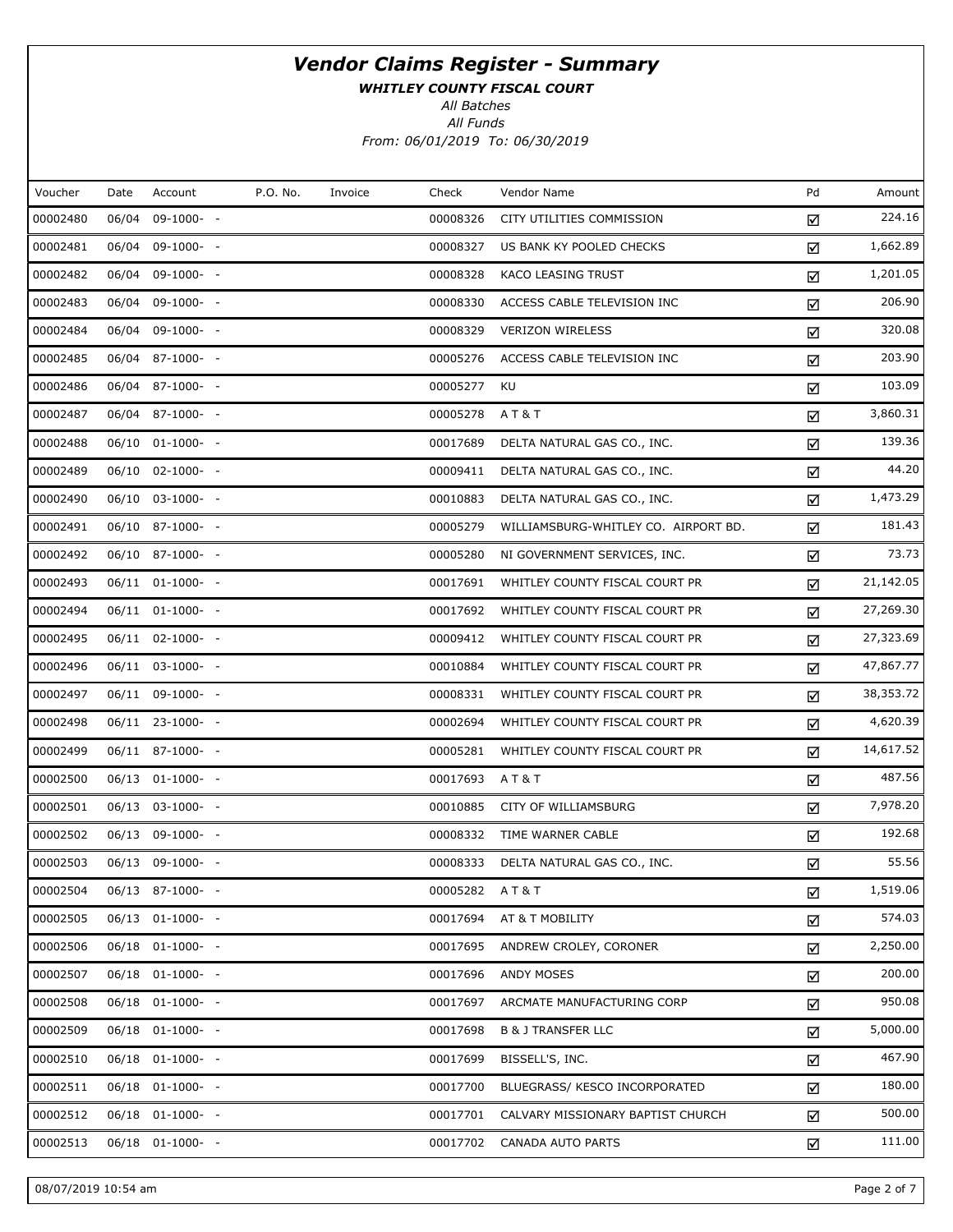WHITLEY COUNTY FISCAL COURT

All Batches

All Funds From: 06/01/2019 To: 06/30/2019

| Voucher  | Date | Account              | P.O. No. | Invoice | Check    | Vendor Name                         | Pd | Amount    |
|----------|------|----------------------|----------|---------|----------|-------------------------------------|----|-----------|
| 00002514 |      | 06/18 01-1000- -     |          |         | 00017703 | CHS ODDESAY OF THE MIND             | ☑  | 500.00    |
| 00002515 |      | 06/18 01-1000- -     |          |         | 00017704 | CITY OF WILLIAMSBURG                | ☑  | 4,061.30  |
| 00002516 |      | 06/18 01-1000- -     |          |         | 00017705 | <b>COMPUTER CLINC</b>               | ☑  | 310.00    |
| 00002517 |      | 06/18 01-1000- -     |          |         | 00017706 | CORBIN HIGH SCHOOL - JORTC          | ☑  | 500.00    |
| 00002518 |      | 06/18 01-1000- -     |          |         | 00017707 | DAIRY QUEEN GRILL & CHILL           | ☑  | 102.00    |
| 00002519 |      | 06/18 01-1000- -     |          |         | 00017708 | <b>DAV</b>                          | ☑  | 650.00    |
| 00002520 |      | 06/18 01-1000- -     |          |         | 00017709 | D C ELEVATOR COMPANY, INC.          | ☑  | 1,709.50  |
| 00002521 |      | 06/18 01-1000- -     |          |         | 00017710 | ELLISON SANITARY SUPPLY CO., INC.   | ☑  | 1,509.03  |
| 00002522 |      | 06/18 01-1000- -     |          |         | 00017711 | EMCON HOME GUARD, INC.              | ☑  | 2,400.00  |
| 00002523 |      | 06/18 01-1000- -     |          |         | 00017712 | <b>EVELYN MCCULLAH</b>              | ☑  | 267.13    |
| 00002524 |      | 06/18 01-1000- -     |          |         | 00017713 | <b>EZ COUNTRY</b>                   | ☑  | 495.00    |
| 00002525 |      | 06/18 01-1000- -     |          |         | 00017714 | G & E DRIVE-IN                      | ☑  | 20.00     |
| 00002526 |      | 06/18 01-1000- -     |          |         | 00017715 | GRIFFIN GATE MARRIOTT RESORT & SPA  | ☑  | 1,640.05  |
| 00002527 |      | 06/18 01-1000- -     |          |         | 00017716 | <b>HARDEE'S</b>                     | ☑  | 60.00     |
| 00002528 |      | 06/18 01-1000- -     |          |         | 00017717 | HARP ENTERPRISES, INC.              | ☑  | 23,508.44 |
| 00002529 |      | 06/18 01-1000- -     |          |         | 00017718 | HIGHBRIDGE SPRING WATER CO, INC.    | ☑  | 103.10    |
| 00002530 |      | 06/18 01-1000- -     |          |         | 00017719 | <b>HOUSE OF REFUGE</b>              | ☑  | 500.00    |
| 00002531 |      | 06/18 01-1000- -     |          |         | 00017720 | JACK'S FORK CHURCH OF GOD           | ☑  | 500.00    |
| 00002532 |      | 06/18 01-1000- -     |          |         | 00017721 | JEFFREY L. GRAY                     | ☑  | 42.97     |
| 00002533 |      | 06/18 01-1000- -     |          |         | 00017722 | JOHNCO, INC.                        | ☑  | 26.54     |
| 00002534 |      | 06/18 01-1000- -     |          |         | 00017723 | JOHNSON CONTROLS FIRE PROTECTION LP | ☑  | 2,196.86  |
| 00002535 |      | 06/18 01-1000- -     |          |         | 00017724 | KACO CLAIMS DEPT                    | ☑  | 1,000.00  |
| 00002536 |      | 06/18 01-1000- -     |          |         | 00017725 | KAY SCHWARTZ, COUNTY CLERK          | ☑  | 34,636.69 |
| 00002537 |      | 06/18 01-1000- -     |          |         | 00017726 | KCJEA/KMCA                          | ☑  | 1,475.00  |
| 00002538 |      | 06/18 01-1000- -     |          |         | 00017727 | KIM MEDLEY                          | ☑  | 239.47    |
| 00002539 |      | $06/18$ $01-1000-$ - |          |         | 00017728 | LAUREL RIDGE LANDFILL               | ☑  | 237.57    |
| 00002540 |      | $06/18$ $01-1000-$ - |          |         | 00017729 | LONDON RADIO SERVICE                | ☑  | 6,374.00  |
| 00002541 |      | $06/18$ $01-1000-$ - |          |         | 00017730 | LONNIE FOLEY                        | ☑  | 200.00    |
| 00002542 |      | $06/18$ $01-1000-$ - |          |         | 00017731 | <b>NEWS JOURNAL</b>                 | ☑  | 1,292.88  |
| 00002543 |      | $06/18$ $01-1000-$ - |          |         | 00017732 | NORVEX SUPPLY                       | ☑  | 2,736.29  |
| 00002544 |      | $06/18$ $01-1000-$ - |          |         | 00017733 | OAK RIDGE CHURCH OF GOD             | ☑  | 500.00    |
| 00002545 |      | $06/18$ $01-1000-$ - |          |         | 00017734 | PASCUAL R. WHITE JR.                | ☑  | 8.00      |
| 00002546 |      | $06/18$ $01-1000-$ - |          |         | 00017735 | PATRICK & ASSOCIATES, LLC           | ☑  | 13,500.00 |
| 00002547 |      | $06/18$ $01-1000-$ - |          |         | 00017736 | PATTON CHESTNUT BINDER, INC.        | ☑  | 9,505.08  |

08/07/2019 10:54 am Page 3 of 7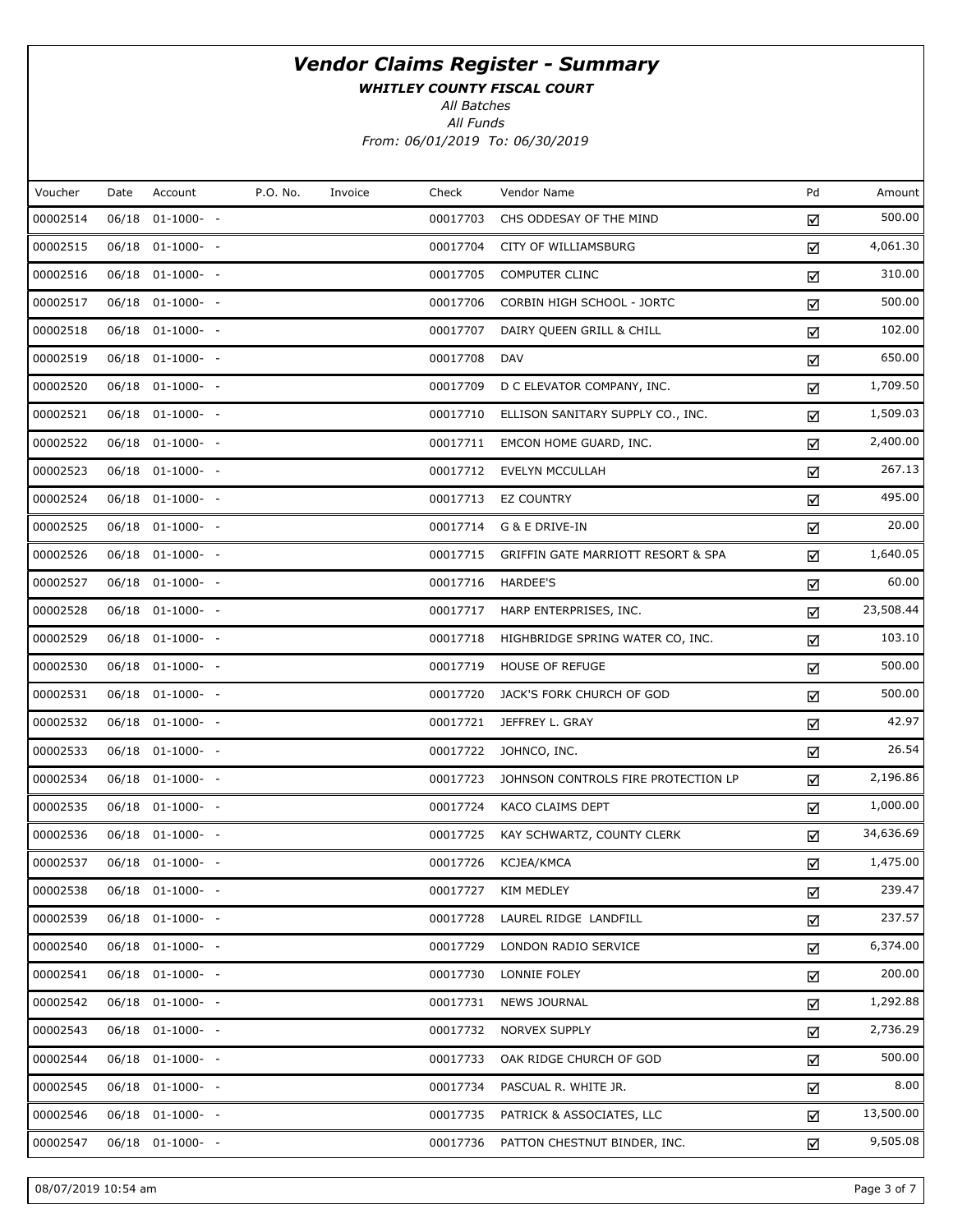WHITLEY COUNTY FISCAL COURT

All Batches

All Funds From: 06/01/2019 To: 06/30/2019

| Voucher  | Date  | Account               | P.O. No. | Invoice | Check    | Vendor Name                         | Pd | Amount     |
|----------|-------|-----------------------|----------|---------|----------|-------------------------------------|----|------------|
| 00002548 | 06/18 | $01-1000-$ -          |          |         | 00017737 | PLEASANT HILL CHURCH OF GOD         | ☑  | 500.00     |
| 00002549 |       | 06/18 01-1000- -      |          |         | 00017738 | U. S. POSTMASTER                    | ☑  | 120.00     |
| 00002550 |       | $06/18$ $01-1000-$ -  |          |         | 00017739 | PRECISION DUPLICATING SOLUTIONS INC | ☑  | 100.00     |
| 00002551 |       | 06/18 01-1000- -      |          |         | 00017740 | PREFERRED LAB SERVICE               | ☑  | 360.00     |
| 00002552 |       | 06/18 01-1000- -      |          |         | 00017741 | PREWITT FARM SUPPLY                 | ☑  | 198.50     |
| 00002553 |       | 06/18 01-1000- -      |          |         | 00017742 | PRINT SOURCE CONSULTING             | ☑  | 234.17     |
| 00002554 |       | $06/18$ $01-1000-$ -  |          |         | 00017743 | QUALITY CARE AUTO SERVICE           | ☑  | 607.68     |
| 00002555 |       | 06/18 01-1000- -      |          |         | 00017744 | <b>QUILL CORPORATION</b>            | ☑  | 19.99      |
| 00002556 |       | 06/18 01-1000- -      |          |         | 00017745 | RON BOWLING                         | ☑  | 200.00     |
| 00002557 |       | 06/18 01-1000- -      |          |         | 00017746 | SOUTHEAST APPARATUS, LLC            | ☑  | 6,104.00   |
| 00002558 |       | 06/18 01-1000- -      |          |         | 00017747 | <b>SWACK</b>                        | ☑  | 75.00      |
| 00002559 |       | 06/18 01-1000- -      |          |         | 00017748 | <b>TEKS WORK</b>                    | ☑  | 100.00     |
| 00002560 |       | 06/18 01-1000- -      |          |         | 00017749 | THERMAL EQUIPMENT SERVICE CO.       | ☑  | 4,953.49   |
| 00002561 |       | $06/18$ $01-1000-$ -  |          |         | 00017750 | TIAA COMMERICAL FINANCE INC         | ☑  | 223.29     |
| 00002562 |       | 06/18 01-1000- -      |          |         | 00017751 | TODD SHELLEY - SHERIFF              | ☑  | 2,437.13   |
| 00002563 |       | $06/18$ $01-1000$ - - |          |         | 00017752 | W D BRYANT & SONS INC.              | ☑  | 1,050.48   |
| 00002564 |       | 06/18 01-1000- -      |          |         | 00017753 | WENDY'S OF BOWLING GREEN, INC.      | ☑  | 68.02      |
| 00002565 |       | 06/18 01-1000- -      |          |         | 00017754 | <b>WEX BANK</b>                     | ☑  | 949.18     |
| 00002566 |       | 06/18 01-1000- -      |          |         | 00017755 | WHITLEY COUNTY FISCAL COURT         | ☑  | 3,577.93   |
| 00002567 |       | 06/18 01-1000- -      |          |         | 00017756 | <b>XEROX CORPORATION</b>            | ☑  | 373.05     |
| 00002568 |       | 06/18 01-1000- -      |          |         | 00017757 | CORBIN HIGH SCHOOL - ART NAHS       | ☑  | 500.00     |
| 00002569 |       | $06/18$ $02-1000-$ -  |          |         | 00009413 | <b>AC'S EXCAVATING</b>              | ☑  | 120.00     |
| 00002570 |       | $06/18$ $02-1000-$ -  |          |         | 00009414 | ANGEL'S GARAGE                      | ☑  | 257.00     |
| 00002571 |       | 06/18 02-1000- -      |          |         | 00009415 | ARAMARK UNIFROM SERVICES            | ☑  | 1,662.96   |
| 00002572 |       | 06/18 02-1000- -      |          |         | 00009416 | ATS CONSTRUCTION                    | ☑  | 188,879.70 |
| 00002573 | 06/18 | $02 - 1000 - -$       |          |         | 00009417 | CANADA AUTO PARTS                   | ☑  | 2,489.99   |
| 00002574 |       | 06/18 02-1000- -      |          |         | 00009418 | CENTRAL SEAL CO                     | ☑  | 1,251.00   |
| 00002575 | 06/18 | $02 - 1000 - -$       |          |         | 00009419 | HIGHBRIDGE SPRING WATER CO, INC.    | ☑  | 59.20      |
| 00002576 |       | 06/18 02-1000- -      |          |         | 00009420 | HINKLE CONTRACTING COMPANY LLC      | ☑  | 11,807.48  |
| 00002577 | 06/18 | $02 - 1000 - -$       |          |         | 00009421 | <b>HOLSTON GASES</b>                | ☑  | 297.49     |
| 00002578 |       | 06/18 02-1000- -      |          |         | 00009422 | JAMES JONES EXCAVATING              | ☑  | 2,878.75   |
| 00002579 |       | $06/18$ 02-1000- -    |          |         | 00009423 | JOHNNY WHEELS OF WILLIAMSBURG, INC  | ☑  | 723.53     |
| 00002580 |       | 06/18 02-1000- -      |          |         | 00009424 | <b>KENWAY DISTRIBUTORS</b>          | ☑  | 412.36     |
| 00002581 |       | 06/18 02-1000- -      |          |         | 00009425 | LYKINS OIL COMPANY                  | ☑  | 6,532.66   |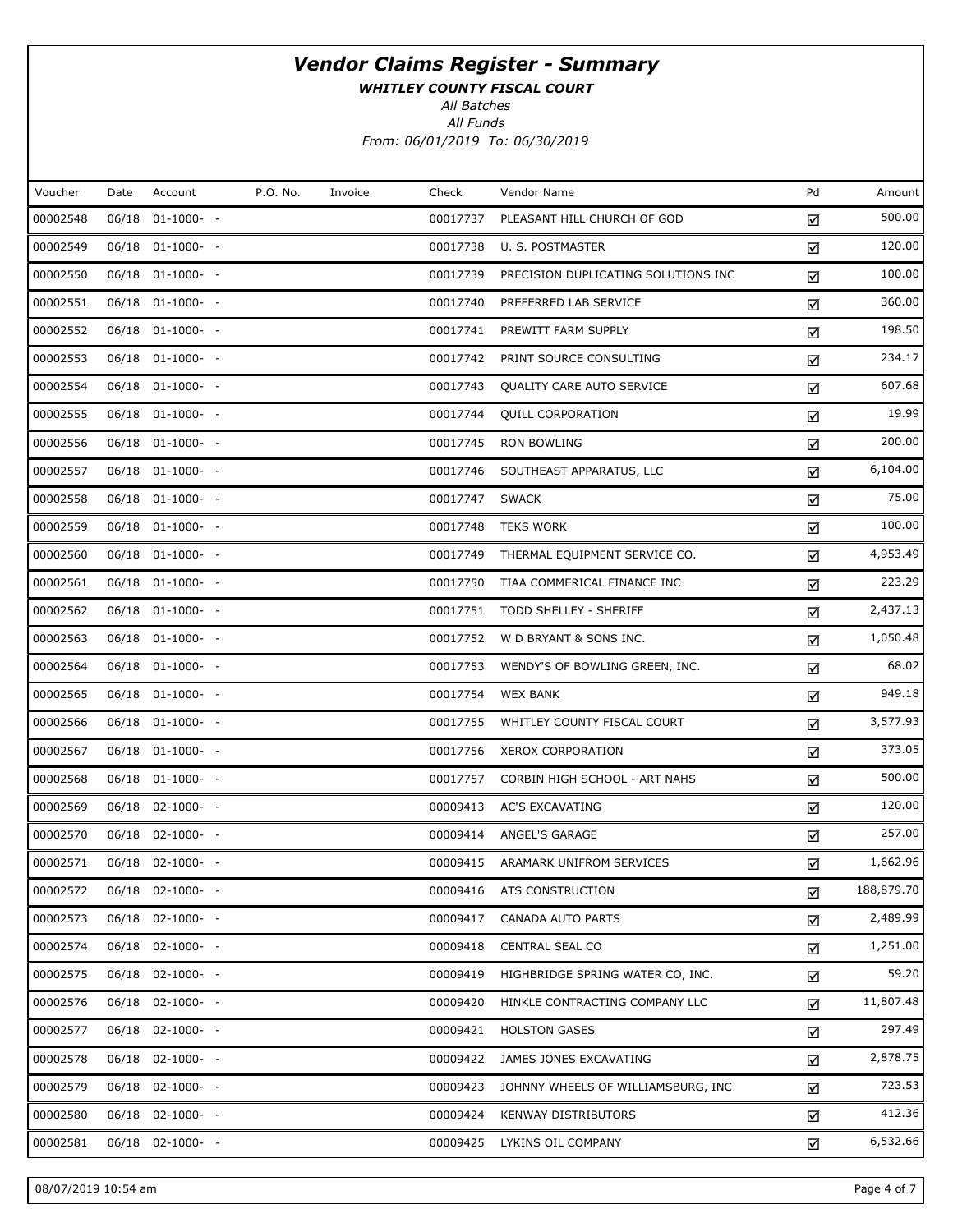WHITLEY COUNTY FISCAL COURT

All Batches

All Funds From: 06/01/2019 To: 06/30/2019

| Voucher  | Date | Account          | P.O. No. | Invoice | Check    | Vendor Name                            | Pd | Amount     |
|----------|------|------------------|----------|---------|----------|----------------------------------------|----|------------|
| 00002582 |      | 06/18 02-1000- - |          |         | 00009426 | <b>OWENS AUTO PARTS</b>                | ☑  | 417.51     |
| 00002583 |      | 06/18 02-1000- - |          |         | 00009427 | PREFERRED HEALTHCARE, INC.             | ☑  | 90.00      |
| 00002584 |      | 06/18 02-1000- - |          |         | 00009428 | RALEIGH MEADORS                        | ☑  | 127.02     |
| 00002585 |      | 06/18 02-1000- - |          |         | 00009429 | W D BRYANT & SONS INC.                 | ☑  | 6,546.27   |
| 00002586 |      | 06/18 02-1000- - |          |         | 00009430 | <b>WEX BANK</b>                        | ☑  | 1,343.63   |
| 00002587 |      | 06/18 02-1000- - |          |         | 00009431 | WHAYNE SUPPLY COMPANY                  | ☑  | 624.55     |
| 00002588 |      | 06/18 04-1000- - |          |         | 00000904 | ATS CONSTRUCTION                       | ☑  | 49,251.00  |
| 00002589 |      | 06/18 04-1000- - |          |         | 00000905 | GEO STABILIZATION INTERNATIONAL, LLC   | ☑  | 36,174.54  |
| 00002590 |      | 06/18 04-1000- - |          |         | 00000906 | HINKLE ENVIRONMENTAL SERVICE LLC       | ☑  | 25,557.15  |
| 00002591 |      | 06/18 07-1000- - |          |         | 00000121 | GEO STABILIZATION INTERNATIONAL, LLC   | ☑  | 241,910.46 |
| 00002592 |      | 06/18 07-1000- - |          |         | 00000122 | HINKLE ENVIRONMENTAL SERVICE LLC       | ☑  | 171,036.32 |
| 00002593 |      | 06/18 07-1000- - |          |         | 00000123 | WHITLEY COUNTY BOARD OF ED.            | ☑  | 214,621.62 |
| 00002594 |      | 06/18 09-1000- - |          |         | 00008334 | 911 BILLING SERVICE                    | ☑  | 16,468.26  |
| 00002595 |      | 06/18 09-1000- - |          |         | 00008335 | <b>ALBERT JACKSON</b>                  | ☑  | 100.00     |
| 00002596 |      | 06/18 09-1000- - |          |         | 00008336 | BOUND TREE MEDICAL, LLC                | ☑  | 5,872.14   |
| 00002597 |      | 06/18 09-1000- - |          |         | 00008337 | <b>COMPUTER CLINC</b>                  | ☑  | 75.00      |
| 00002598 |      | 06/18 09-1000- - |          |         | 00008338 | EMERGENCY MEDICAL PRODUCTS, INC        | ☑  | 956.57     |
| 00002599 |      | 06/18 09-1000- - |          |         | 00008339 | ENVIRONMENTAL WASTE SYSTEMS, LLC       | ☑  | 280.00     |
| 00002600 |      | 06/18 09-1000- - |          |         | 00008340 | FLEETMATICS USA, LLC                   | ☑  | 300.00     |
| 00002601 |      | 06/18 09-1000- - |          |         | 00008341 | HIGHBRIDGE SPRING WATER CO, INC.       | ☑  | 36.30      |
| 00002602 |      | 06/18 09-1000- - |          |         | 00008342 | <b>HOLSTON GASES</b>                   | ☑  | 3,503.15   |
| 00002603 |      | 06/18 09-1000- - |          |         | 00008343 | JOE HILL ELECTRICAL                    | ☑  | 2,471.00   |
| 00002604 |      | 06/18 09-1000- - |          |         | 00008344 | <b>KEN TEN ADVERTISING</b>             | ☑  | 777.07     |
| 00002605 |      | 06/18 09-1000- - |          |         | 00008345 | KY BOARD OF EMERGENCY MEDICAL SERVICES | ☑  | 680.00     |
| 00002606 |      | 06/18 09-1000- - |          |         | 00008346 | LAUREL TERMITE CONTROL                 | ☑  | 250.00     |
| 00002607 |      | 06/18 09-1000- - |          |         | 00008347 | LEGACY CHEVROLET BUICK GMC             | ☑  | 374.60     |
| 00002608 |      | 06/18 09-1000- - |          |         | 00008348 | LONDON RADIO SERVICE                   | ☑  | 712.50     |
| 00002609 |      | 06/18 09-1000- - |          |         | 00008349 | LYKINS OIL COMPANY                     | ☑  | 4,660.17   |
| 00002610 |      | 06/18 09-1000- - |          |         | 00008350 | NORVEX SUPPLY                          | ☑  | 332.88     |
| 00002611 |      | 06/18 09-1000- - |          |         | 00008351 | PRECISION DUPLICATING SOLUTIONS INC    | ☑  | 33.94      |
| 00002612 |      | 06/18 09-1000- - |          |         | 00008352 | PREFERRED LAB SERVICE                  | ☑  | 240.00     |
| 00002613 |      | 06/18 09-1000- - |          |         | 00008353 | QUALITY CARE AUTO SERVICE              | ☑  | 3,773.89   |
| 00002614 |      | 06/18 09-1000- - |          |         | 00008354 | TIAA COMMERICAL FINANCE INC            | ☑  | 55.82      |
| 00002615 |      | 06/18 09-1000- - |          |         | 00008355 | <b>WEX BANK</b>                        | ☑  | 2,502.71   |
|          |      |                  |          |         |          |                                        |    |            |

08/07/2019 10:54 am Page 5 of 7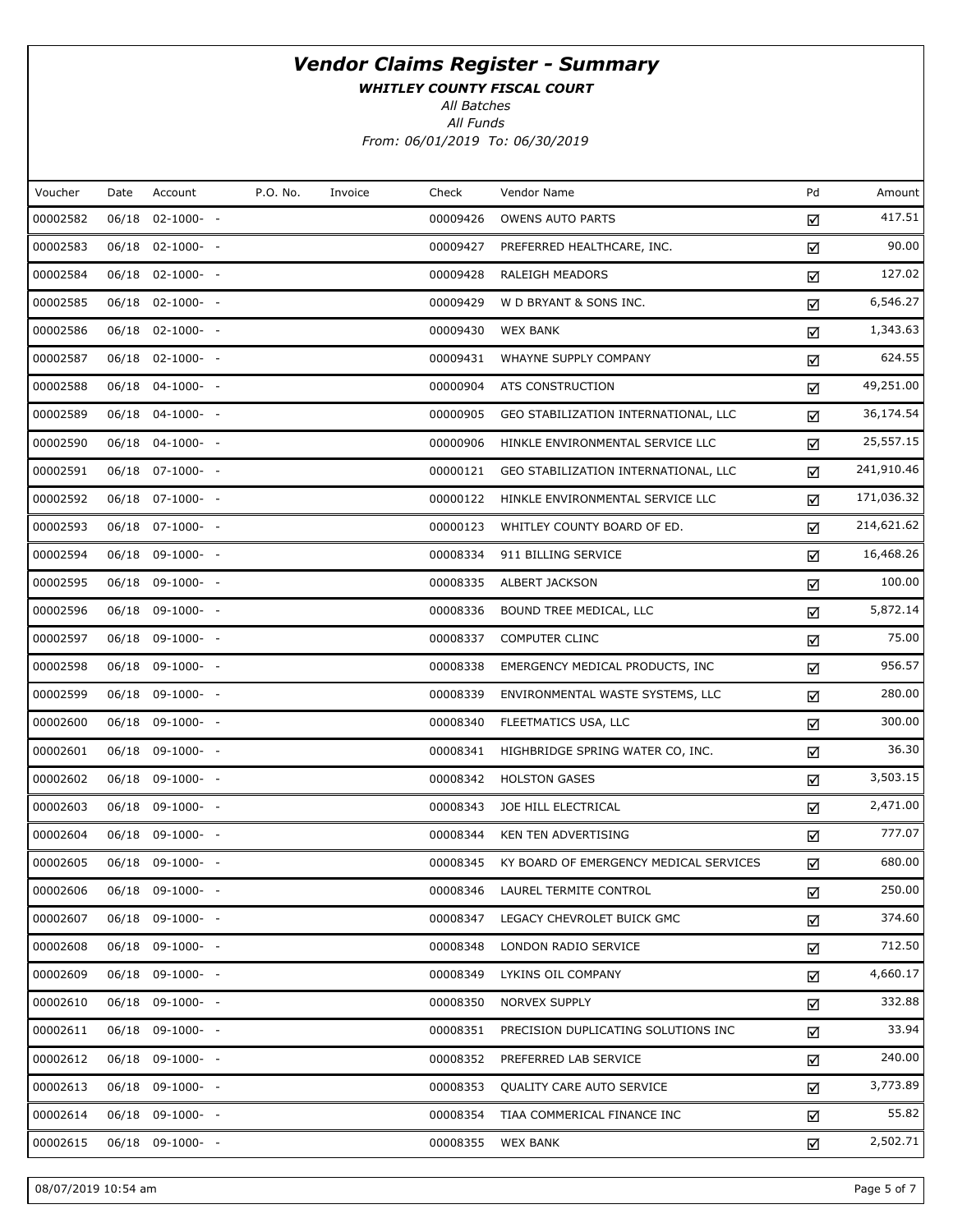WHITLEY COUNTY FISCAL COURT

All Batches

All Funds From: 06/01/2019 To: 06/30/2019

| Voucher  | Date | Account               | P.O. No. | Invoice | Check    | Vendor Name                          | Pd | Amount   |
|----------|------|-----------------------|----------|---------|----------|--------------------------------------|----|----------|
| 00002616 |      | 06/18 09-1000- -      |          |         | 00008356 | WILLIAMSBURG FURNITURE               | ☑  | 2,640.00 |
| 00002617 |      | 06/18 09-1000- -      |          |         | 00008357 | WILLIAMSBURG-WHITLEY CO. AIRPORT BD. | ☑  | 800.00   |
| 00002618 |      | 06/18 23-1000- -      |          |         | 00002695 | BISSELL'S, INC.                      | ☑  | 16.50    |
| 00002619 |      | 06/18 23-1000- -      |          |         | 00002696 | DAVID OWENS                          | ☑  | 784.77   |
| 00002620 |      | 06/18 23-1000- -      |          |         | 00002697 | HIGHBRIDGE SPRING WATER CO, INC.     | ☑  | 10.50    |
| 00002621 |      | 06/18 23-1000- -      |          |         | 00002698 | U. S. POSTMASTER                     | ☑  | 120.00   |
| 00002622 |      | 06/18 75-1000- -      |          |         | 00000382 | WHITLEY COUNTY TOURISM BOARD         | ☑  | 4,840.39 |
| 00002623 |      | 06/18 87-1000- -      |          |         | 00005283 | HIGHBRIDGE SPRING WATER CO, INC.     | ☑  | 64.00    |
| 00002624 |      | 06/18 87-1000- -      |          |         | 00005284 | COLUSSUS INC DBA                     | ☑  | 414.95   |
| 00002625 |      | 06/18 87-1000- -      |          |         | 00005285 | KENTUCKY STATE TREASURER             | ☑  | 130.00   |
| 00002626 |      | 06/18 87-1000- -      |          |         | 00005286 | LIDA J. POWERS                       | ☑  | 683.74   |
| 00002627 |      | 06/18 87-1000- -      |          |         | 00005287 | POWERPHONE, INC                      | ☑  | 399.00   |
| 00002628 |      | 06/18 87-1000- -      |          |         | 00005288 | PRECISION DUPLICATING SOLUTIONS INC  | ☑  | 57.88    |
| 00002629 |      | 06/18 87-1000- -      |          |         | 00005290 | <b>TAMMY'S</b>                       | ☑  | 70.00    |
| 00002630 |      | 06/18 87-1000- -      |          |         | 00005290 | TIAA COMMERICAL FINANCE INC          | ☑  | 55.82    |
| 00002631 |      | 06/18 87-1000- -      |          |         | 00005291 | <b>WEX BANK</b>                      | ☑  | 252.32   |
| 00002632 |      | 06/18 87-1000- -      |          |         | 00005292 | WILLIAMSBURG-WHITLEY CO. AIRPORT BD. | ☑  | 1,000.00 |
| 00002633 |      | 06/18 02-1000- -      |          |         | 00009432 | CORBIN INDEPENDENT SCHOOL DISTRICT   | ☑  | 22.68    |
| 00002634 |      | 06/18 02-1000- -      |          |         | 00009433 | WHITLEY COUNTY BOARD OF ED.          | ☑  | 2,245.59 |
| 00002635 |      | 06/19 03-1000- -      |          |         | 00010886 | <b>BEST TERMITE &amp; PEST</b>       | ☑  | 120.00   |
| 00002636 |      | 06/19 03-1000- -      |          |         | 00010887 | BISSELL'S, INC.                      | ☑  | 255.00   |
| 00002637 |      | 06/19 03-1000- -      |          |         | 00010888 | <b>BRIAN LAWSON</b>                  | ☑  | 190.28   |
| 00002638 |      | 06/19 03-1000- -      |          |         | 00010889 | <b>BROCK MCVEY</b>                   | ☑  | 685.58   |
| 00002639 |      | 06/19 03-1000- -      |          |         | 00010890 | DAIRY QUEEN GRILL & CHILL            | ☑  | 178.53   |
| 00002640 |      | 06/19 03-1000- -      |          |         | 00010891 | DIXIE ROOFING, INC.                  | ☑  | 545.64   |
| 00002641 |      | 06/19 03-1000- -      |          |         | 00010892 | G & E DRIVE-IN                       | ☑  | 150.00   |
| 00002642 |      | 06/19 03-1000- -      |          |         | 00010893 | GREAT AMERICA FINANCIAL SERVICES     | ☑  | 197.97   |
| 00002643 |      | 06/19 03-1000- -      |          |         | 00010894 | HARDEE'S                             | ☑  | 167.00   |
| 00002644 |      | 06/19 03-1000- -      |          |         | 00010895 | HAZARD FIRE & SAFETY CO LLC          | ☑  | 400.00   |
| 00002645 |      | $06/19$ $03-1000$ - - |          |         | 00010896 | HIGHBRIDGE SPRING WATER CO, INC.     | ☑  | 66.20    |
| 00002646 |      | 06/19 03-1000- -      |          |         | 00010897 | <b>HOBART CORP</b>                   | ☑  | 672.11   |
| 00002647 |      | 06/19 03-1000- -      |          |         | 00010898 | HOMETOWN IGA #57                     | ☑  | 427.44   |
| 00002648 |      | 06/19 03-1000- -      |          |         | 00010899 | <b>INTERMATS</b>                     | ☑  | 331.00   |
| 00002649 |      | 06/19 03-1000- -      |          |         | 00010900 | JONES PIT STOP                       | ☑  | 55.00    |
|          |      |                       |          |         |          |                                      |    |          |

08/07/2019 10:54 am Page 6 of 7